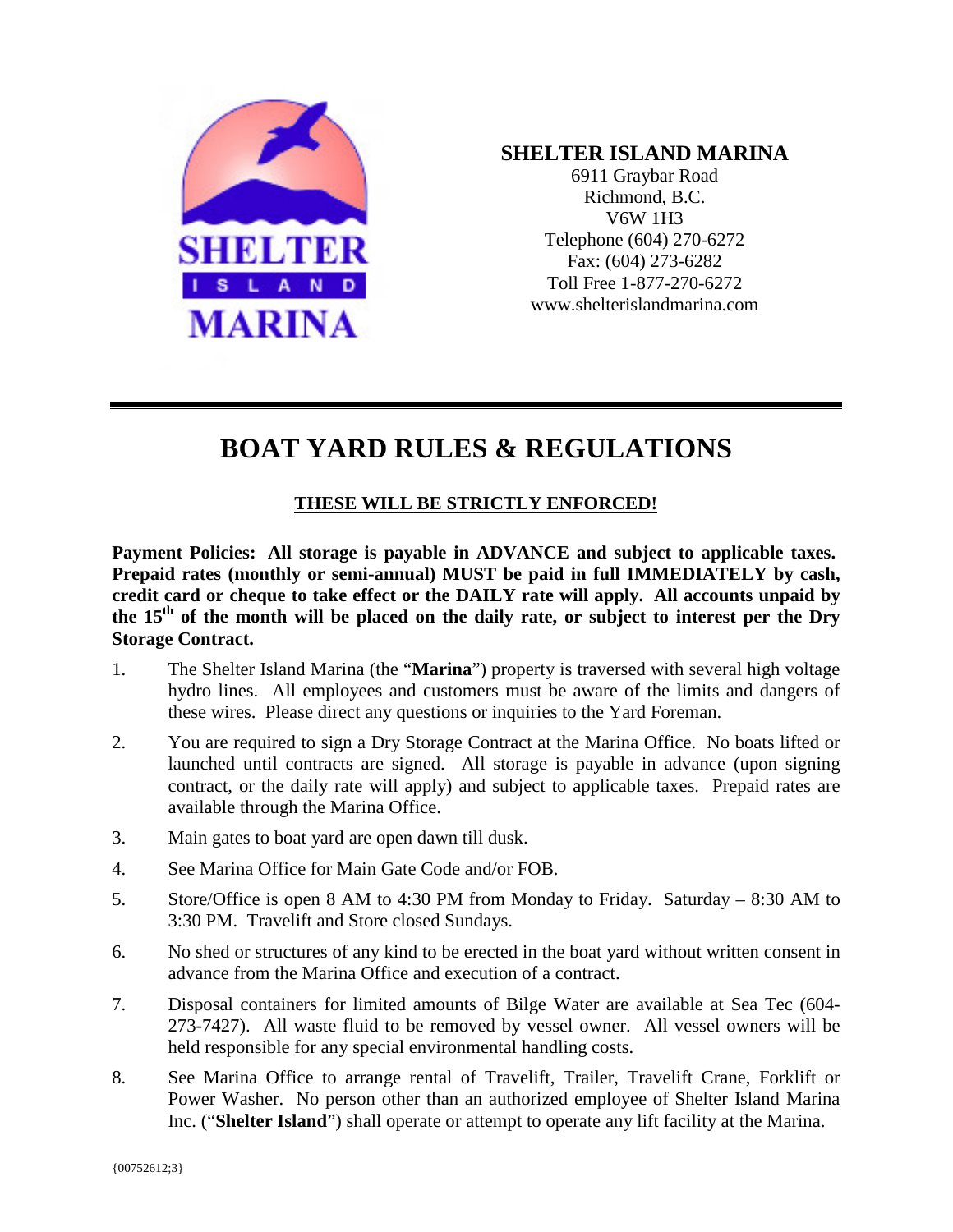- 9. No unauthorized parking permitted in boat yard. Shelter Island is not responsible for any damage to any vehicle from any boat yard related activities. If any vehicle is in the way of boat moving machinery, it will be towed at owner's expense by Rusty's Towing (604- 273-1645). No motor vehicle shall be left at wharf approaches or in Marina driveways or loading zones, and any motor vehicle so left may be towed away at owner's expense.
- 10. Containers must be PRE-APPROVED by Yard and Marina Office Staff. Containers MUST leave boat yard at time of launch.
- 11. Sandblasting by Bracewell Marine Group 604-821-1890 and Fraser Shipyard and Industrial Centre 604-244-0990 ONLY. Written Marina authorization needed.
- 12. Spray paint and sanding dust must be 100% contained. Contamination of adjoining boats will **NOT** be tolerated. Clean up at owner's expense. Without limiting the foregoing, and subject to prior Management approval of such activities in any event, any sanding, spray painting or other activities involving or producing airborne dust will require a containment tarp.
- 13. Clean boat space daily. Garbage containers are available for use of vessel owners and guests. Area must be cleaned up at the completion of stay in the boat yard and/or labour charges will apply. No cars, machinery or non-marine items are to be stored in a boat space, except with the advance written consent of Shelter Island, in an addendum to (and to be governed by) the Dry Storage Contract.
- 14. No children permitted in the boat yard. Exception for SUPERVISED teenagers over the age of 14 working on boats. No recreational biking or roller blading permitted in the boat yard.
- 15. Bikes and motor scooters may be used as transportation in compliance with applicable law and if operated safely; helmets MUST be worn.
- 16. No pets are permitted in the boat yard unless they are leashed. The boat owner shall ensure that any pet is leashed and controlled, and shall clean up after any pet. Boat owners are solely responsible for pets and pets' actions, and Shelter Island is not liable for any damage or injury caused by pets in the boat yard.
- 17. Each boat owner shall ensure and bear the sole responsibility for the integrity and safety of the blocking and bracing of its boat and for the maintenance, storage conditions/materials, weather protection, and covering of the boat.
- 18. All vessels must be maintained in good seaworthy condition as determined by Shelter Island in its sole discretion. All vessels shall be equipped with a functioning engine and be able to move under their own power.
- 19. No vessel in the boat yard shall at any time be used as living quarters or a residence or otherwise for residential accommodation.
- 20. Boat owners requiring electrical service must apply to a duly authorized agent of Shelter Island.
- 21. Additional fees are charged for above-average garbage usage, water consumption, and for access to showers, laundry and mail collection, among other things ("**Additional/Excess Services**"). Rates for Additional/Excess Services are available at the Marina Office. Vessel owners are required to notify Management if they use or require any Additional/Excess Services. Vessel owners occupying their vessel more than three nights per week will be deemed by Shelter Island, in its sole discretion, to be using or requiring